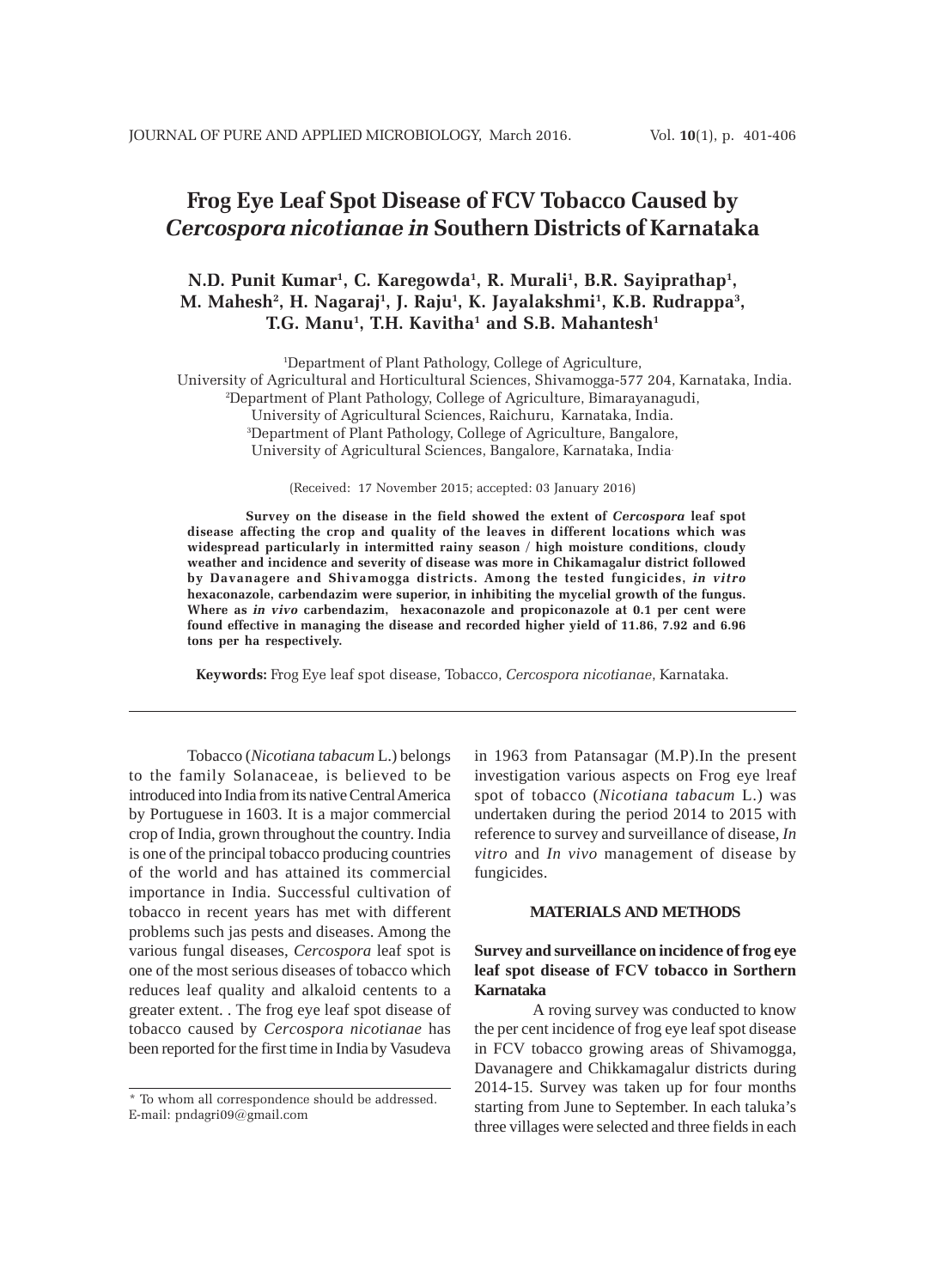village were considered for survey. In each location five tobacco plants were randomly scored using the following formula other worker<sup>6</sup>.

| $PDI = -$ | Sum of numerical ratings<br>$\frac{1}{2}$ × 100                                                                                                 |  |
|-----------|-------------------------------------------------------------------------------------------------------------------------------------------------|--|
|           | the contract of the contract of the contract of the contract of the contract of<br>Total number of leaves examined $\times$ Maximum grade value |  |
|           | In vitro evaluation of different fungicides against                                                                                             |  |
|           | C. nicotianae                                                                                                                                   |  |

The efficacy of five systemic and four non-systemic and four combi-products fungicides were tested against *C. nicotianae* for radial growth inhibition on the potato dextrose agar media using poisoned food technique under *in vitro* condition viz., Hexaconazole, Propiconazole, Tricyclazole, Thiophanate methyl, Carbendazim, Mancozeb, Chlorothalonil, Captan, Zineb, Hexaconazole 4% +Zineb 68% WP (Avatar), Tricyclazole 4% +Mancozeb 62 % WP(Merger), Tebuconazole 50% + Trifloxystrobin 25% ( Nativo G) ,Carbendazim-12% + Mancozeb-63%( Companion) were assyed.The non-systemic fungicides and combi product were tried at 125, 250, 500 and 1000 ppm concentration, whereas systemic fungicides were tried at 100, 200, 400 and 600 ppm concentrations. The study was conducted at Plant Pathology Department, UAHS, Shivamogga during 2013- 14.The quantity of fungicides was calculated for 100 ml medium separately. The requisite quantity of fungicides was added to each flask at  $45^{\circ}$ C the

fungicides were thoroughly mixed before solidification and poured into sterilized petri plates. The mycelia disc of 5mm diameter of nine days old culture was cut with the help of sterile cork borer. Each disc was transefered aseptically to the centre of each petri plate, already poured with poisoned medium. The PDA plates without fungicides were also inoculated and maintained as control. The plates were incubated at room temperature (27  $\pm 1$ <sup>o</sup>C) for 12 days. Five replications per treatment were maintained. The observations on colony growth recorded until petriplate in control treatment was fully covered with mycelia growth and calculated percent inhibition by using the formula<sup>5</sup>.

### **Evaluation of different fungicides against** *C. nicotianae*

A field experiment were carried out at the Zonal Agriculture and Horticultural Research Station (ZAHRS) Navile, Shivamogga, University of Agricultural and horticultural Sciences, Shivamogga, Karnataka. The efficacy of four systemic and two non-systemic fungicides was evaluated. The experiment was conducted in randomized block design with seven treatments and three replications with cultivar KST-19. The details of the treatments are given here under.

| S. No.         | Treatment details                          | Concentration(per cent) | Trade names  |
|----------------|--------------------------------------------|-------------------------|--------------|
| T1             | Hexaconazole 5% EC                         | 0.1                     | Contaf       |
| T <sub>2</sub> | Propiconazole 25% EC                       | 0.1                     | Tilt         |
| T <sub>3</sub> | Carbendazim- $12\% + \text{Mancozeb-63\%}$ | 0.2                     | Companion    |
| T4             | Tebuconazole $50\%$ + Trifloxystrobin 25%  | 0.05                    | Nativo G     |
| T <sub>5</sub> | Mancozeb 75WP                              | 0.2                     | Dithane M-45 |
| T6             | Carbendazim                                | 0.1                     | Bavistin     |
| T7             | Control                                    |                         |              |

Plot size of 3.4 x 2.8 m was maintained per treatment. The transplanting of tobacco was taken up on 29.03.2014. First spray was taken up immediately after disease appearance followed by another two spray at 10-12 days interval.

#### **RESULTS AND DISCUSSION**

# **Survey and surveillance on incidence of frog eye leaf spot disease of FCV tobacco in Sorthern Karnataka**

Results of the survey revealed that, leaves were more vulnerable to the attack by *Cercospora*

*nicotianae* more disease severity on leaves, irrespective of season, location and variety. The data presented in (Table 1) revealed that among three districts surveyed, maximum percent disease index was recorded in Chikamagaluru (28 %) followed by Davanagere (24 %) district, However the least severity was recorded in Shivamogga (14.66 %) district. Taluk wise severity of frog eye leaf spot of tobacco surveyed during 2014-15 exhibited that maximum disease severity of 28 PDI was recorded in Tarikere taluk followed by Honnali (24 PDI) and Shivamogga (16 PDI). Least disease severity of 14.66 PDI was found in Shikaripura taluk.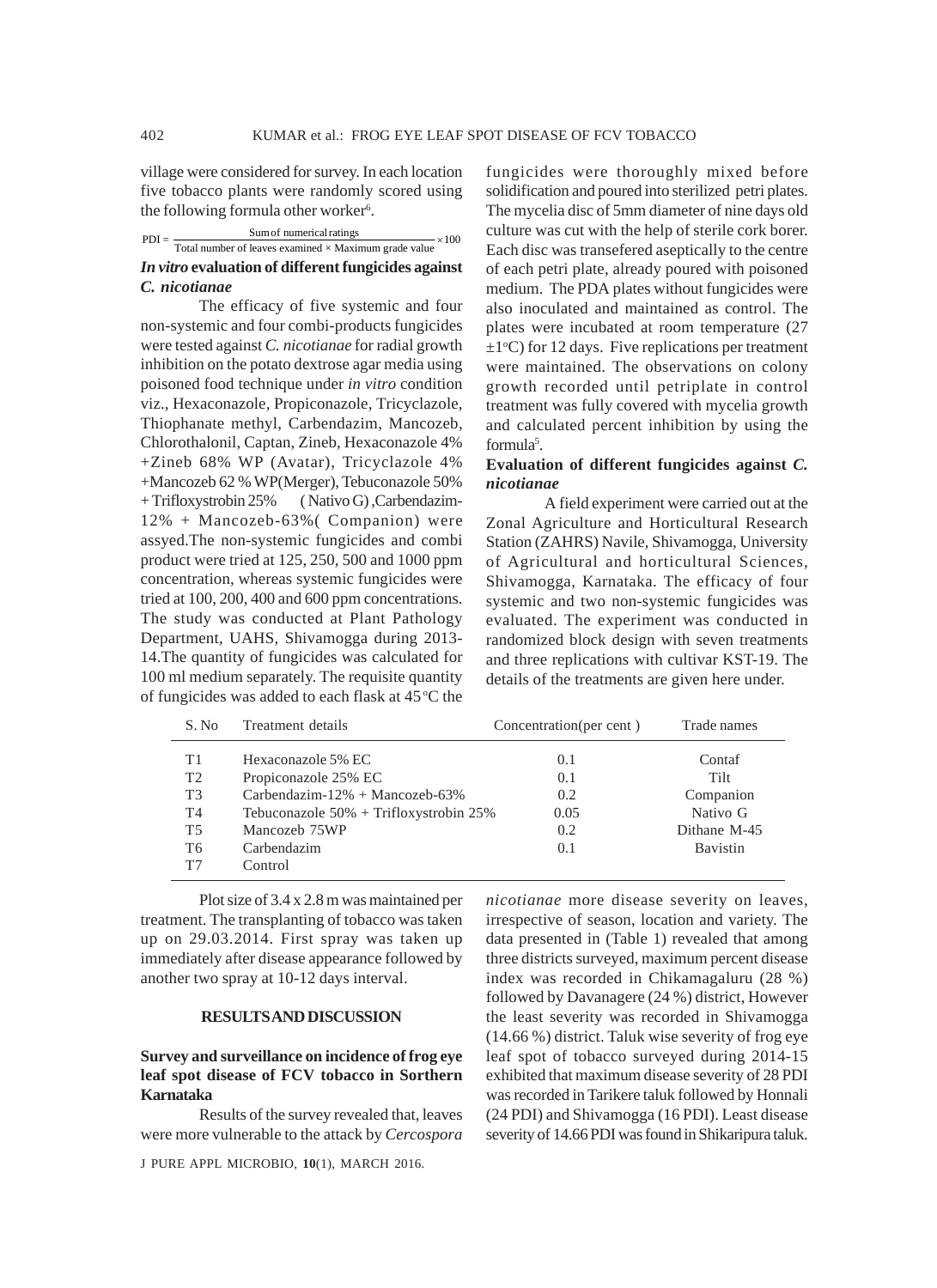The present findings are also in conformity with the worker<sup>2</sup>, who reported that the September and October months are favourable period for frog eye

leaf spot, recording a mean incidence of 13.05 per cent and 12.06 per cent irrespective of locations respectively. The villages Akkol and Aadi are

| S. No.         | <b>District</b> | Taluk       | Village            | PDI   |
|----------------|-----------------|-------------|--------------------|-------|
| 1              | Davanagere      | Honnali     | Chattanahally      | 24.00 |
|                |                 |             | Jeenahally         | 20.00 |
|                |                 |             | Palavanahally      | 28.00 |
|                |                 |             | Mean               | 24.00 |
| $\overline{c}$ | Chikmagaluru    | Tarikere    | <b>Belenahalli</b> | 32.00 |
|                |                 |             | Nandhi             | 28.00 |
|                |                 |             | Nandihosahally     | 24.00 |
|                |                 |             | Mean               | 28.00 |
| 3              | Shivamogga      | Shivamogga  | Byranakoppa        | 20.00 |
|                |                 |             | Kallagangur        | 16.00 |
|                |                 |             | mallapura          | 12.00 |
|                |                 |             | Mean               | 16.00 |
|                |                 | Shikaripura | Jakkinakoppa       | 24.00 |
|                |                 |             | Old joga           | 12.00 |
|                |                 |             | Beeranahally       | 08.00 |
|                |                 |             | Mean               | 14.66 |
|                |                 |             |                    |       |

Table 1. Survey and surveillance on incidence of frog eye leaf spot disease of FCV tobacco in Sorthern Karnataka

\* Per cent disease index

|  |  |  | Table 2(a). In-vitro evaluation of systemic fungicides against C nicotianae |
|--|--|--|-----------------------------------------------------------------------------|
|  |  |  |                                                                             |

| S.<br>N <sub>0</sub> | Fungicides         | Trade<br>name   | (%) Inhibition over control<br>Concentration (ppm) |         |         |         | Mean    |
|----------------------|--------------------|-----------------|----------------------------------------------------|---------|---------|---------|---------|
|                      |                    |                 | 100                                                | 200     | 400     |         |         |
| 1                    | Hexaconazole 5%    | Contaf          | 100                                                | 100     | 100     | 100     | 100     |
|                      | EC                 |                 | $(90.00)*$                                         | (90.00) | (90.00) | (90.00) | (90.00) |
| 2                    | Propiconazole 25%  | Tilt            | 26.01                                              | 100     | 100     | 100     | 81.50   |
|                      | EC                 |                 | (26.01)                                            | (90.00) | (90.00) | (90.00) | (74.00) |
| 3                    | Tricyclazole 75 %  | Beam            | 30.92                                              | 31.54   | 35.38   | 43.08   | 35.23   |
|                      | <b>WP</b>          |                 | (34.13)                                            | (33.88) | (36.26) | (41.02) | (36.32) |
| $\overline{4}$       | Thiophanate methyl | Roko            | 66.92                                              | 67.69   | 69.85   | 72.31   | 69.19   |
|                      | 70 % WP            |                 | (54.70)                                            | (55.68) | (56.82) | (58.25) | (56.36) |
| 5                    | Carbendazim 50 %   | <b>Bavistin</b> | 69.46                                              | 100     | 100     | 100     | 92.36   |
|                      | <b>WP</b>          |                 | (69.46)                                            | (90.00) | (90.00) | (90.00) | (84.87) |
| 6                    | Control            |                 | 90.00                                              | 90.00   | 90.00   | 90.00   | 90.00   |
|                      |                    |                 | (0.0)                                              | (0.0)   | (0.0)   | (0.0)   | (0.0)   |
|                      | Mean               |                 | 58.78                                              | 79.72   | 81.04   | 83.07   | 75.65   |
|                      |                    |                 | (46.01)                                            | (67.45) | (68.27) | (69.82) | (62.89) |

\*Figures in parentheses are angular transformations

|                   | S.Em <sub>±</sub> | CD @ 1 % |
|-------------------|-------------------|----------|
| Fungicide (F)     | 0.07              | 0.27     |
| Concentration (c) | 0.06              | 0.24     |
| F x C             | 0.14              | 0.55     |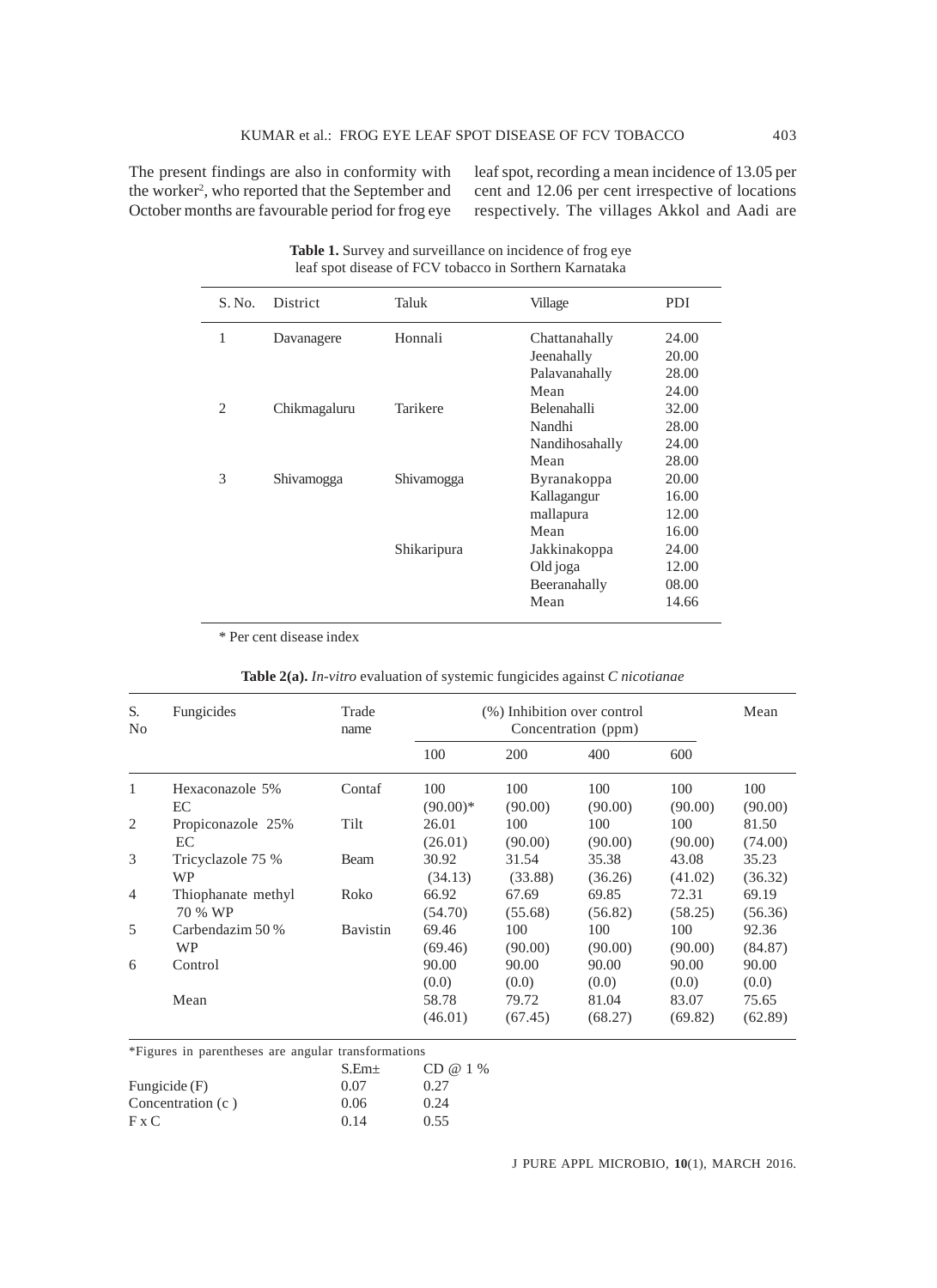considered as most severe zone and hot spots for frog eye leaf spot in Nipani. Avoidable loss due to this disease has been estimated to the tune of 21

per cent in bidi tobacco field under normal monsoon conditions in Gujarath<sup>3</sup>.

| S.<br>No       | Fungicides                                          | Trade<br>name     | (%) Inhibition over control<br>Concentration (ppm) |                  |                  |                  | Mean             |
|----------------|-----------------------------------------------------|-------------------|----------------------------------------------------|------------------|------------------|------------------|------------------|
|                |                                                     |                   | 100                                                | 200              | 400              | 600              |                  |
| 1              | Mancozeb<br>75WP                                    | Dithane M-45      | 65.89<br>$(64.38)*$                                | 74.44<br>(63.30) | 79.81<br>(59.63) | 81.30<br>(54.27) | 75.36<br>(60.40) |
| 2              | Chlorothalonil<br>75% WP                            | Kavach            | 58.52<br>(55.77)                                   | 68.33<br>(66.85) | 81.11<br>(64.28) | 84.52<br>(49.93) | 73.12<br>(59.21) |
| 3              | Captan 50%<br>WP                                    | Captaf            | 72.96<br>(58.74)                                   | 77.33<br>(61.58) | 81.33<br>(64.41) | 86.00<br>(68.04) | 79.41<br>(63.19) |
| $\overline{4}$ | Zineb 80 % WP                                       | Dithane Z-78      | 37.48<br>(51.75)                                   | 61.67<br>(37.75) | 70.81<br>(57.35) | 75.33<br>(60.22) | 61.32<br>(51.77) |
| 5              | Control                                             |                   | 90.00<br>(0.0)                                     | 90.00<br>(0.0)   | 90.00<br>(0.0)   | 90.00<br>(0.0)   | 90.00<br>(0.0)   |
| Mean           |                                                     |                   | 71.06<br>(57.66)                                   | 69.79<br>(37.75) | 76.93<br>(61.42) | 71.44<br>(58.11) | 72.30<br>(58.64) |
|                | *Figures in parentheses are angular transformations | S.Em <sub>±</sub> | CD @ 1 %                                           |                  |                  |                  |                  |

|  |  |  | Table 2(b). In-vitro evaluation of Non-systemic fungicides against C.nicotinae |
|--|--|--|--------------------------------------------------------------------------------|
|  |  |  |                                                                                |

|                   | $S.Em+$ | CD @ 1 |
|-------------------|---------|--------|
| Fungicide $(F)$   | 0.51    | 1.99   |
| Concentration (c) | 0.51    | 1.99   |
| F x C             | 1.02.   | 3.98   |

| S.<br>N <sub>0</sub> | Fungicides            | Trade<br>name | (%) Inhibition over control<br>Concentration (ppm) |         |         |         | Mean    |
|----------------------|-----------------------|---------------|----------------------------------------------------|---------|---------|---------|---------|
|                      |                       |               | 100                                                | 200     | 400     | 600     |         |
| 1                    | Carbendazim- $12\%$ + | Companion     | 76.63                                              | 100.00  | 100.00  | 100.00  | 94.16   |
|                      | Mancozeb-63%          |               | $(61.09)*$                                         | (90.00) | (90.00) | (90.00) | (82.77) |
| 2                    | Tebuconazole 50% +    | Nativo G      | 91.04                                              | 100.00  | 100.00  | 100.00  | 97.76   |
|                      | Trifloxystrobin 25%   |               | (72.60)                                            | (90.00) | (90.00) | (90.00) | (85.65) |
| 3                    | Tricyclazole 4%       | Avatar        | 71.80                                              | 74.15   | 75.33   | 90.00   | 77.82   |
|                      | $+$ Mancozeb 62 % WP  |               | (57.93)                                            | (60.22) | (59.44) | (71.57) | (62.29) |
| $\overline{4}$       | Hexaconazole 4%       | Merger        | 74.85                                              | 77.78   | 84.30   | 86.96   | 80.96   |
|                      | $+Zineb$ 68% WP       |               | (61.88)                                            | (68.83) | (59.90) | (60.66) | (62.81) |
| 5                    | Control               |               | 90.00                                              | 90.00   | 90.00   | 90.00   | 90.00   |
|                      |                       |               | (0.0)                                              | (0.0)   | (0.0)   | (0.0)   | (0.0)   |
| Mean                 |                       |               | 78.58                                              | 87.98   | 89.90   | 94.24   | 87.65   |
|                      |                       |               | (63.37)                                            | (77.26) | (74.84) | (78.05) | (73.38) |

#### **Table 2(c).** *In-vitro* evaluation of Combi-products fungicides against *C.nicotinae*

\*Figures in parentheses are angular transformations

|                   | $S.Em+$ | CD @ 1 % |
|-------------------|---------|----------|
| Fungicide (F)     | 0.12    | 0.47     |
| Concentration (c) | 0.12    | 0.47     |
| $Fx$ $C$          | 0.24    | 0.95     |

J PURE APPL MICROBIO*,* **10**(1), MARCH 2016.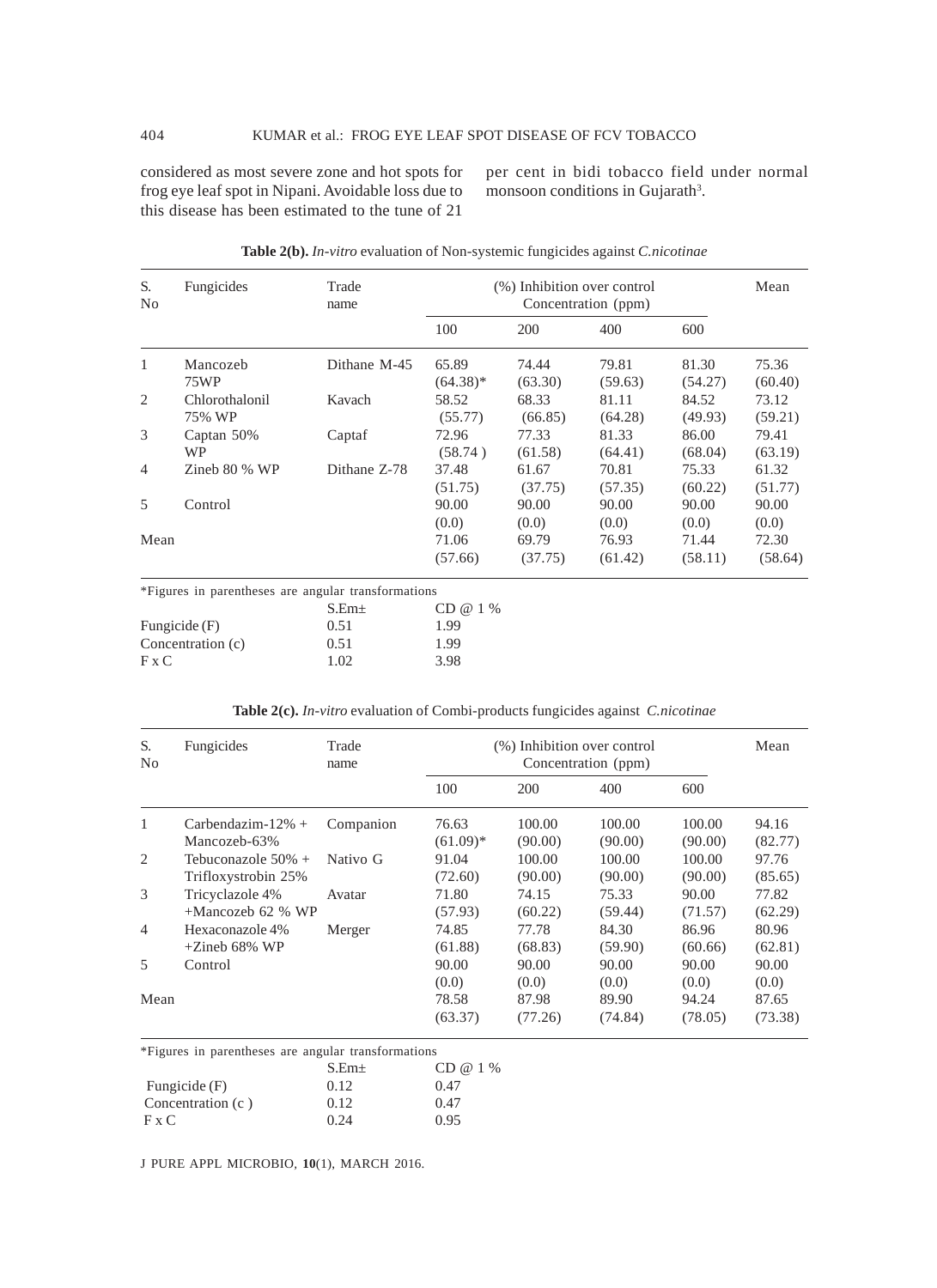#### *In vitro* **evaluation of different fungicides against** *C. nicotianae*

Five systemic, four non-systemic fungicides and four combi-products fungicides were screened against *C. nicotianae* by poison food technique. The data presented in (Table 2a, 2b and 2C) revealed that fungicides were found significantly superior in reducing the growth of fungus. Among non-systemic (four combi) fungicides, captan and Tebuconazole 50% + Trifloxystrobin 25% (Nativo G) at 125 ppm concentration showed 72.96 and 91.04 per cent inhibition of mycelial growth of fungus followed by Carbendazim-12% + Mancozeb-63% (Companion) with 76.63 per cent and least inhibition of mycelial growth was recorded in Zineb (37.48 per cent) with 125 ppm concentration. Systemic fungicides, Hexaconazole showed 100 per cent inhibition of mycelialll growth of fungus and was followed by carbendazim (69.46%) at 100 ppm concentration while, least per cent inhibition of mycelial growth was recorded in trycyclazole (30.92). The effectiveness of the triazole fungicides like propiconazole may be attributed to their interfeance with the biosynthesis of fungal sterols and inhibit the ergosterol biosynthesis. These results are conformity with findings of other workers 2,4 showed Hexaconazole, carbendazim and propiconazole inhibited mycelial growth of *C.nicotianae.*

# **Evaluation of different fungicides against** *C. nicotianae*

The results after two sprays revealed that, lowest disease severity of 26.00 PDI was observed in carbendazim 0.1 per cent which was significantly superior over other treatments followed by hexaconazole and propiconazole with a PDI of 29.15 and 31.75 at 0.1 per cent. The other

**Table 3.** Evaluation of different fungicides against *C. nicotianae*

| S.<br>N <sub>o</sub> | Treatments                                              | Concentration<br>(% ) | <b>PDI</b> | TGE <sup>*</sup><br>(Kg/ha) | C:B<br>ratio |
|----------------------|---------------------------------------------------------|-----------------------|------------|-----------------------------|--------------|
| T1                   | Hexaconazole 5 % EC. (Contaf)                           | 0.1                   | 29.15      | 792                         | 1:1.9        |
| T <sub>2</sub>       | Propiconazole 25 % EC. (Tilt)                           | 0.1                   | 31.75      | 696                         | 1:2.0        |
| T <sub>3</sub>       | Carbendazim – $12\%$ + Mancozeb – $63\%$ (Companion) WG | 0.2                   | 42.25      | 576                         | 1:1.0        |
| T4                   | Trifloxystrobin 25 % and Tebuconazole 50 % WG (Nativo)  | 0.05                  | 36.25      | 452                         | 1:1.0        |
| T5                   | Mancozeb 75 % WP (Dithane M-45)                         | 0.2                   | 32.86      | 666                         | 1:1.2        |
| T <sub>6</sub>       | Carbendazim 50 % WP (Bavistin)                          | 0.1                   | 26.00      | 1186                        | 1:3.2        |
| T7                   | Control                                                 |                       | 67.25      | 210                         | $1: -0.09$   |
|                      | $S.Em \pm C.D. 5\%$                                     |                       | 2.08       | 3.11                        |              |
|                      |                                                         |                       | 6.40       | 9.25                        |              |

Top grade equivalent

fungicides *viz.*, Carbendazim-12% + Mancozeb-63% (0.2 %), Tebuconazole 50% + Trifloxystrobin 25% (0.05%) and Mancozeb 75WP (0.2%) were found less effective (Table 3). Maximum disease severity *i.e.,* 67.25 PDI was recorded in untreated control. Finally concluded as carbendazim at 0.1 per cent concentration was significantly superior over other fungicides, where as hexaconazole and propiconazole at 0.1 per cent remained statistically on par with each other. The similar results were reported other worker<sup>1</sup> identified that the Carbendazim, Propiconazole and Hexaconazole were highly effevtive against frog-eye leaf spot of bidi tobacco in Karnataka. Among non-systemic and combi fungicides, combi product like Tebuconazole 50% + Trifloxystrobin 25% (Nativo) at 0.05 percent concentration was significantly superior where as Companion at 0.2% and mancozeb were less effective. The results are in agreement with other worker<sup>2</sup>.

#### **REFERENCES**

- 1. Hundekar, A.R. and Shamarao Jahagirdar., Management strategies against frog eye leaf spot pathogen (Cercospora nicotianae) in India. *Indian Phytopath.* 2010; **63**(1): pp. 63-65.
- 2. MALLAPPA., Studies on frog eye leaf spot of bidi tobacco caused by *C. nicotianae* Ell. & Eve. *M. Sc. (Agri) Thesis,* Univ. Agric. Sci., Dharwad (India), 2007.

J PURE APPL MICROBIO*,* **10**(1), MARCH 2016.